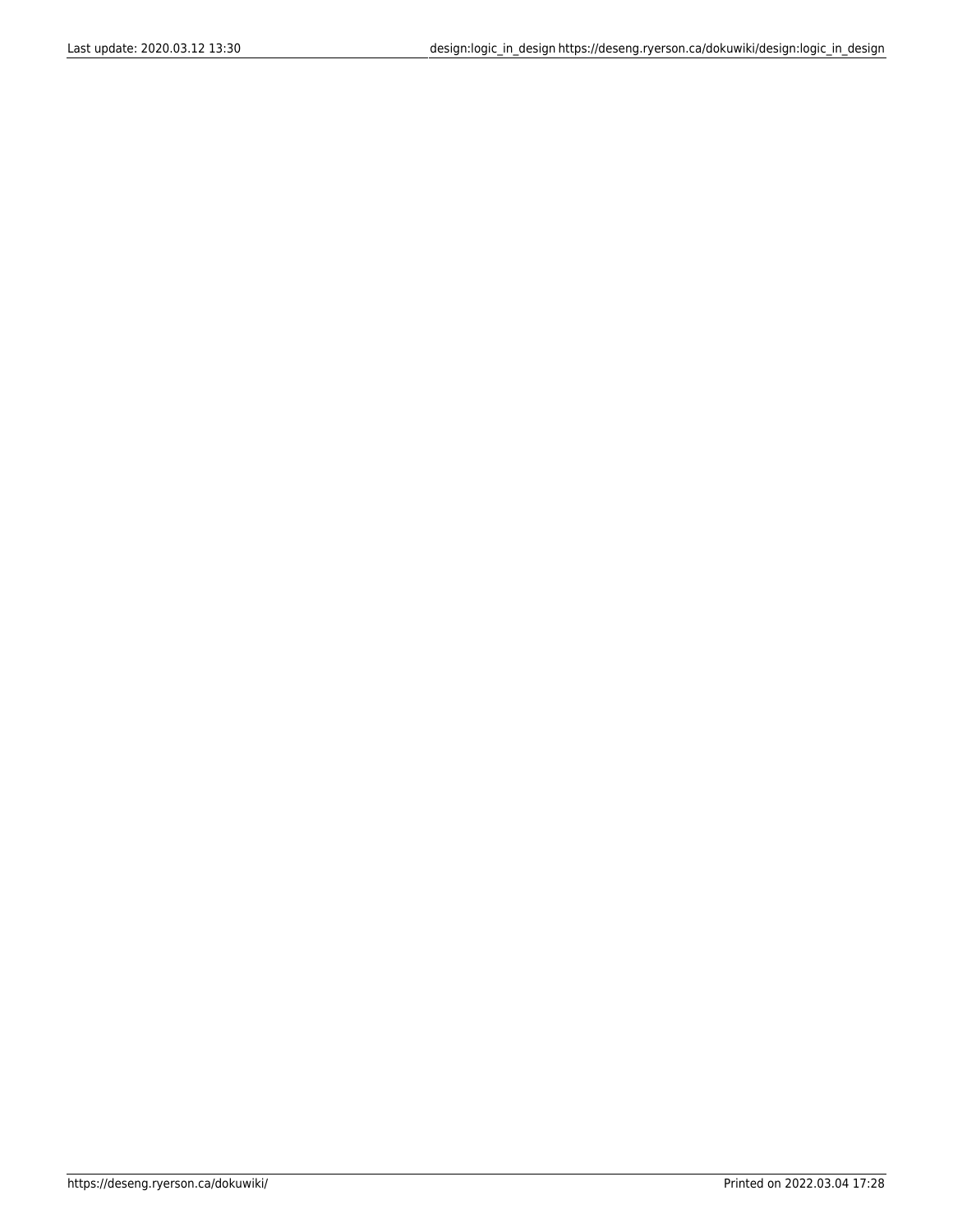# **Logic In Design**

Logic plays a role in design as one formalism of reasoning.

#### DRAFT

### <span id="page-2-0"></span>**What**

TODO Brief summary of what the concept represents.

#### <span id="page-2-1"></span>**Why**

- TODO Motivation for use.
- TODO Purpose of concept/method.

#### <span id="page-2-2"></span>**When/Where**

- TODO Domain of problems that succumb.
- TODO Describe unbalanced forces that can be addressed.
- TODO Inputs: what's needed to generate concept / execute method.
- TODO Examples of typical situations.

#### <span id="page-2-3"></span>**How**

There are four types of *inference* that can be useful in design: [deduction](https://deseng.ryerson.ca/dokuwiki/design:deduction), [induction](https://deseng.ryerson.ca/dokuwiki/design:induction), [abduction,](https://deseng.ryerson.ca/dokuwiki/design:abduction) and [innoduction.](https://deseng.ryerson.ca/dokuwiki/design:innoduction)

- TODO Generative description of how to instance the concept or perform the method.
- TODO Describe resolution /deliverables.

#### <span id="page-2-4"></span>**However**

TODO Describe consequences and counter-indications.